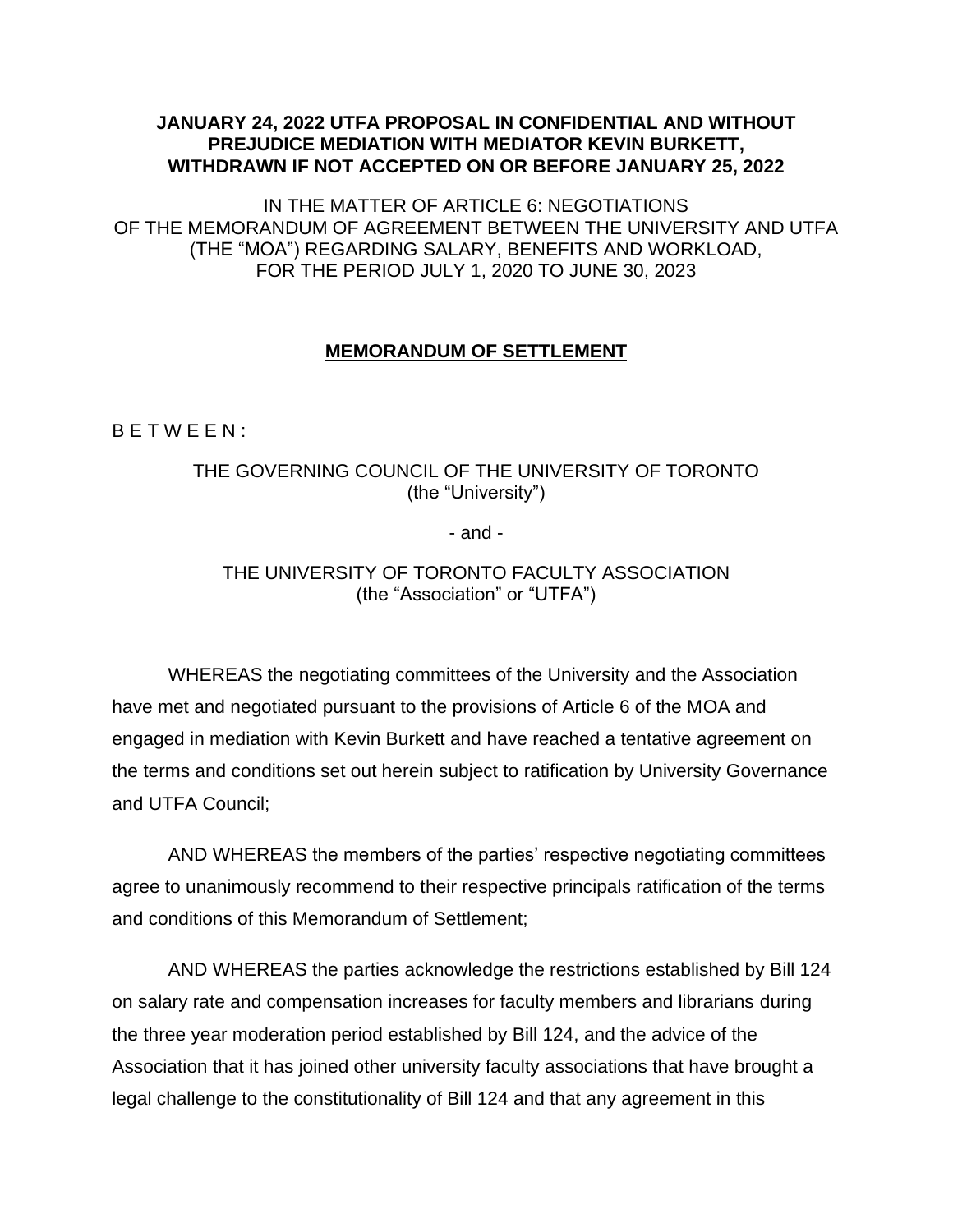Memorandum of Settlement with respect to salary rates and compensation is without prejudice to that ongoing constitutional challenge;

NOW THEREFORE the parties agree as follows:

1. TERM

(a) This Agreement is for a three year term commencing July 1, 2020 and ending June 30, 2023.

(b) None of the terms and conditions of this Memorandum of Settlement have any retroactive effect whatsoever prior to the date of Ratification of this Memorandum of Settlement by the parties unless clearly and expressly set out in this Memorandum of Settlement.

2. COMPENSATION – YEARS 1 AND 2 FOR THE PERIOD JULY 1, 2020 TO JUNE 30, 2022

It is the intention of the parties that any compensation increases or improvements are compliant with Bill 124 in circumstances where the period July 1, 2020 to June 30, 2022 covers the first 2 years of the 3 year moderation period for faculty members and librarians under Bill 124.

### (a) Salary

The salary increases below apply to faculty members and librarians employed on the date this Memorandum of Settlement is signed by the parties other than as set out below.

(i) July 1, 2020 a 1.0% across-the-board salary increase retroactive to July 1, 2020. For faculty members and librarians who were employed on July 1, 2020 and retired on or before June 30, 2021 their base salary effective the date of their retirement shall be adjusted by a 1.0% across-the-board salary increase (note this is not applicable to a faculty member or librarian who retired pursuant to and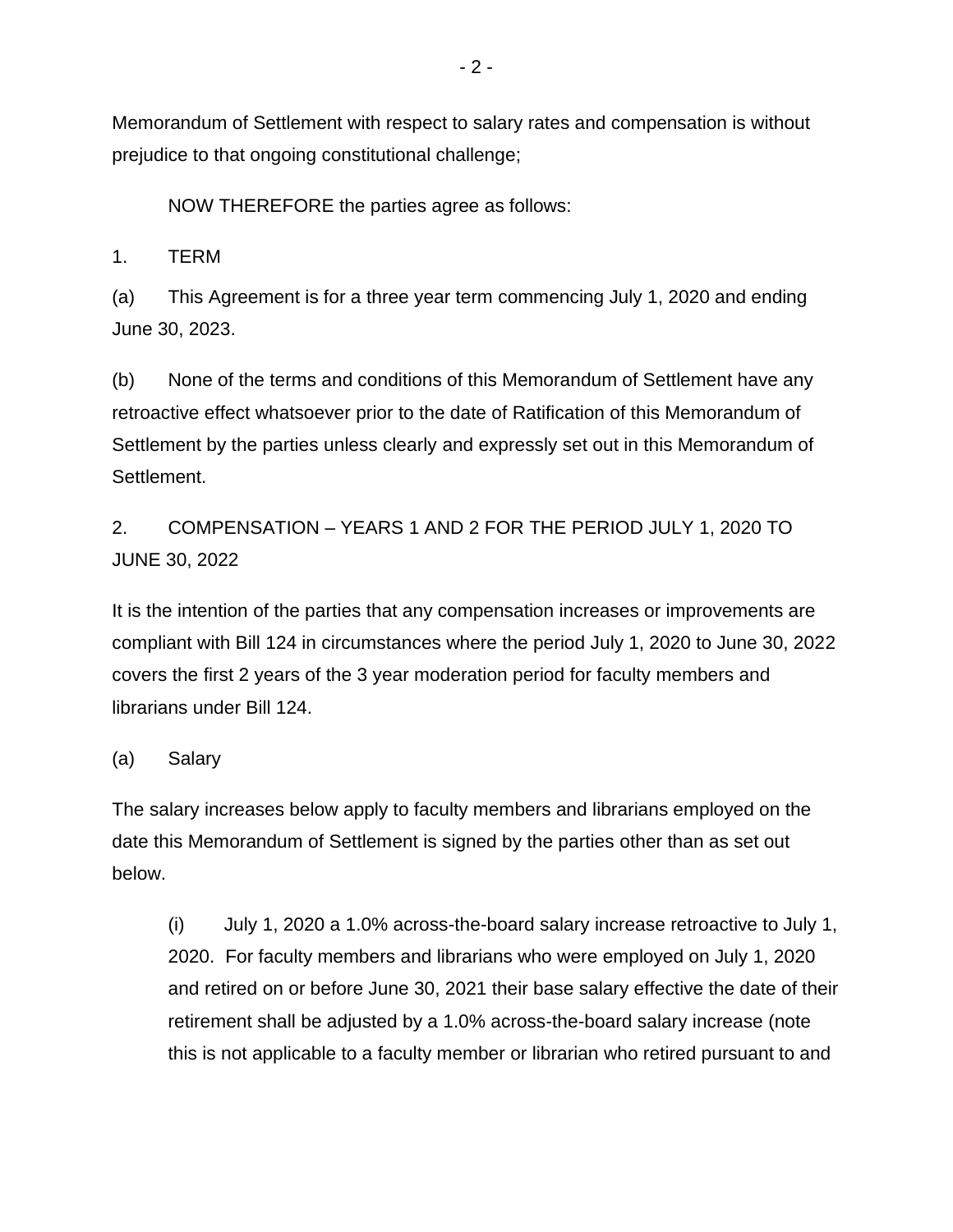under the Special Retirement Program for Faculty and Librarians open for the period January 1, 2020 to June 30, 2020).

(ii) July 1, 2021 a 1.0% across-the-board salary increase retroactive to July 1, 2021. For faculty members and librarians who were employed on July 1, 2021 and retired on or before the date of ratification of this Memorandum of settlement by the parties their base salary effective the date of their retirement shall be adjusted by a 1.0% across-the-board salary increase.

(b) PTR

(i) PTR for the July 1, 2019 to June 30, 2020 assessment period has been paid effective July 1, 2020 pursuant to a January 2021 agreement between the parties for the payment of PTR.

(ii) PTR for the July 1, 2020 to June 30, 2021 assessment period has been paid effective July 1, 2021 pursuant to an August 2021 agreement between the parties for the payment of PTR. Pursuant to that agreement the University will make an additional payment of PTR for the 2020-2021 assessment period retroactive to July 1, 2021 of the difference owing based on moving the breakpoints and increments by the 1% amount of the ATB percentage wage increase agreed to for the period July 1, 2020 to June 30, 2021.

- (c) The Minimum Per Course Stipend and Overload Rate
- (i) Effective the date of ratification of this Memorandum of Settlement, increase from \$17,895 to \$18,255.

3. BENEFITS

The parties' agreement with respect to benefits for Years 1 and 2 is without prejudice or precedent to any position that either party may take with respect to any issues regarding benefits for Year 3 for the period July 1, 2022 to June 30, 2023 at interest arbitration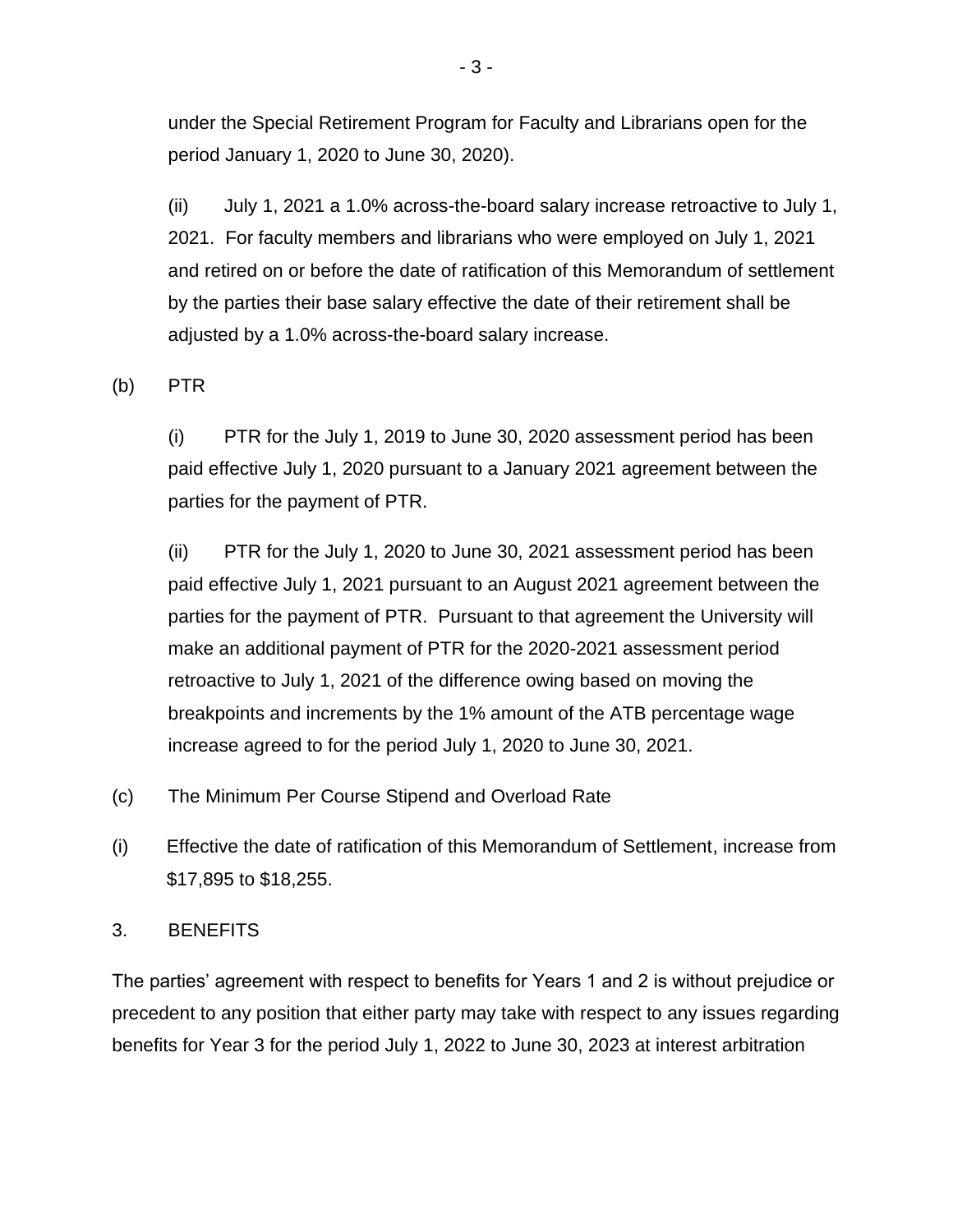#### Year 1

(a) July 1, 2020 increase the existing Health Care Spending Account ("HCSA") of \$650 per faculty member and librarian employee per year (July 1 to June 30), pro-rated by their percentage FTE and allocated annually, to \$830 per full-time faculty member and librarian.

#### Year 2

Effective July 1, 2021 the existing HCSA shall return to \$650 per faculty member and librarian employee per year (July 1, to June 30), pro-rated by their percentage FTE and then increase the existing HCSA of \$650 per faculty member and librarian employee per year (July 1, to June 30), pro-rated by their percentage FTE and allocated annually to \$700.

Effective July 1, 2022 onward the existing HCSA shall return to \$650 per faculty member and librarian employee per year (July 1, to June 30), pro-rated by their percentage FTE.

The benefit improvements set out below for Year 2 shall have no retroactive effect of any nature or kind whatsoever.

(b) Effective as expeditiously as practicable in 2022 following ratification by the parties of this Memorandum of Settlement the following:

(i) Include "Marriage and Family Therapist" and "Addiction Counsellor" to the "Psychologist, Psychotherapist or Master of Social Work" paramedical services benefit.

(ii) Add the costs of laser eye surgery for vision correction as an eligible vision care expense.

(iii) Increase psychology and mental health benefits annual maximum to \$5,000 per person and increase the reasonable and customary amounts to no less than the Ontario Psychological Association's recommended hourly rate.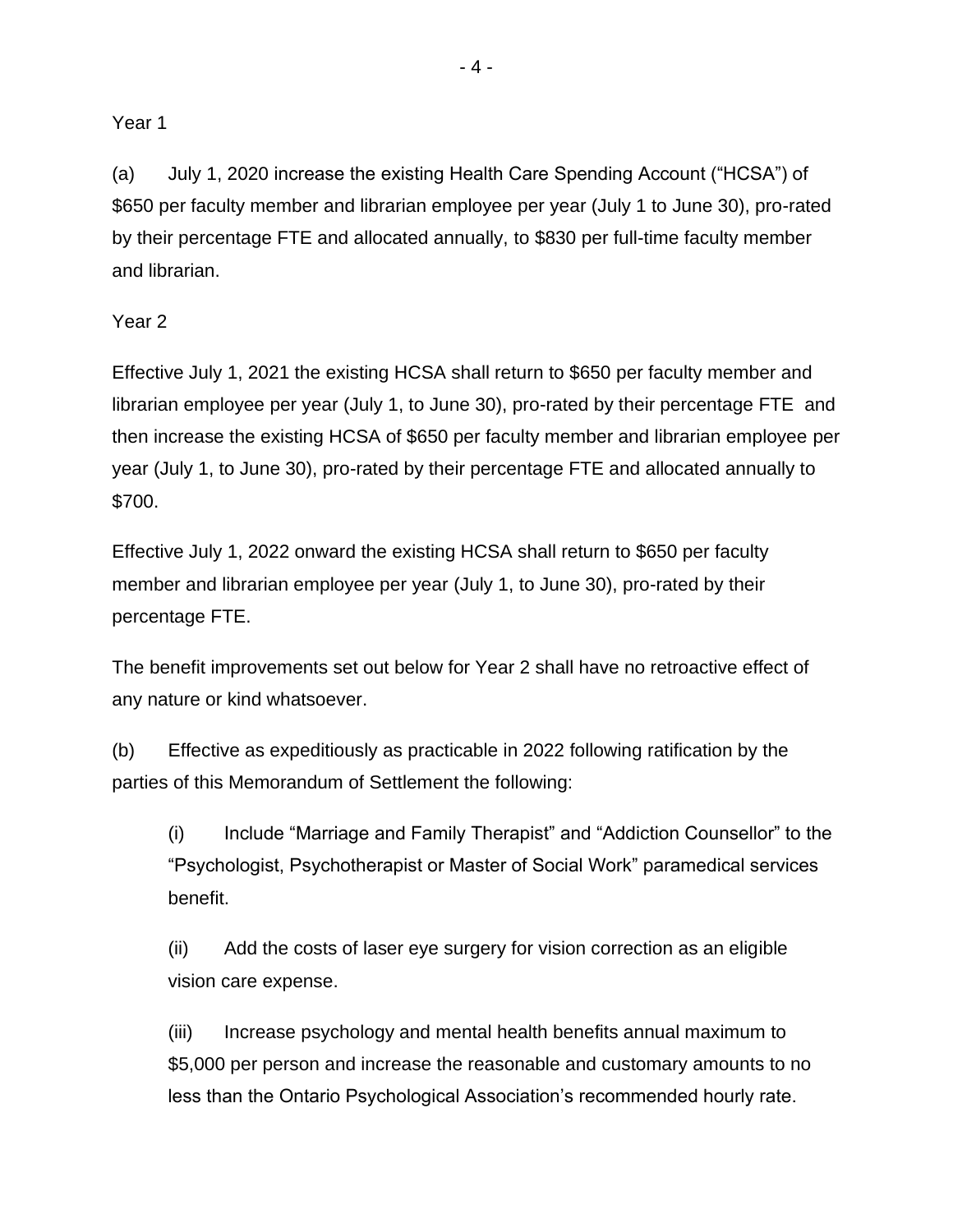- (iv) Increase vision care to \$700 every 24 months and,
- (v) Increase major restorative dental to \$5,000.
- (vi) Increase the annual combined cap for paramedical services to \$2,500.
- (vii) Increase orthodontics to 75% & lifetime maximum of \$5,000
- (viii) Add chiropodist to the list of paramedical services covered

#### Other Benefit Items

(c) Retroactive to July 1, 2021 the parties agree to amend the LTD plan to align with the new UPP such that LTD benefits will terminate on the last day of the month in which the Member attains age 65 to align with the normal retirement date under the UPP (as compared to the 30<sup>th</sup> day of June coincident with or following the member's  $65<sup>th</sup>$  birthday which is the normal retirement date under the former plan).

(d) The University and the Association mutually recognize the desirability of introducing gender affirmation coverage to support members who are undergoing gender transition. To that end, the parties agree to jointly engage in discussions for the University to explain the consultations it has already engaged in and to allow UTFA to better understand potential and appropriate benefit improvements in this area.

4 JULY 1, 2022 PTR FOR THE JULY 1, 2021 TO JUNE 30, 2022 ASSESSMENT PERIOD

(a) It has been the University's consistent position that issues related to July 1 PTR are subject to negotiations and/or the dispute resolution process for salary, benefits and workload under Article 6 of the MOA for the relevant July 1 to June 30 period such that it is the University's position that issues related to July 1, 2022 PTR are subject to the dispute resolution process for salary, benefits and workload for the Year 3 period July 1, 2022 to June 30, 2023.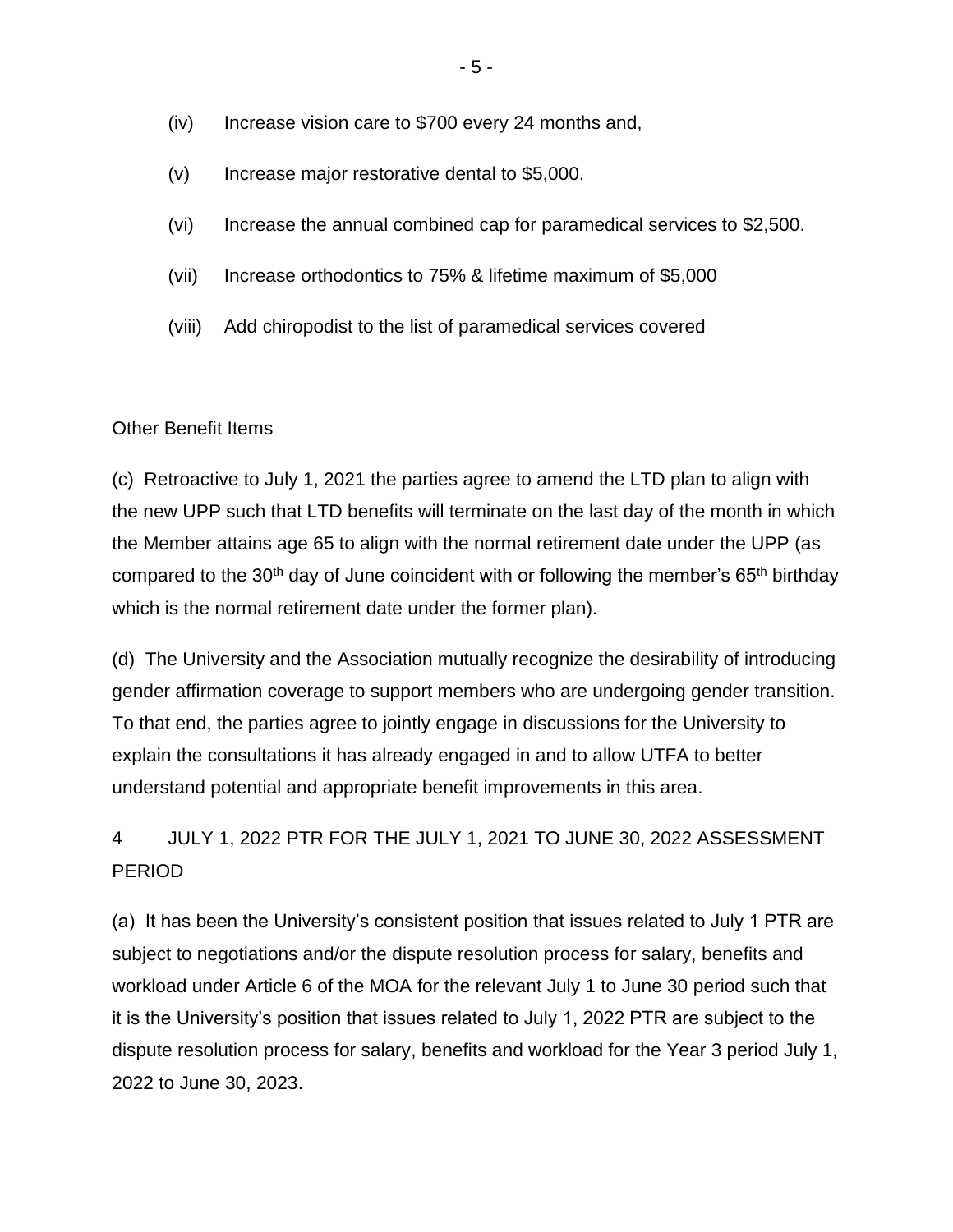(b) Notwithstanding paragraph 4(a) above the parties have from time to time, as they are entitled to do, agreed to PTR issues for the relevant July 1 prior to reaching an agreement or the conclusion of a dispute resolution process regarding salary, benefits and workload for the relevant July 1 to June 30 period on a without prejudice or precedent basis to the University's position set out in paragraph 4(a) above.

(c) In the context of paragraphs 4(a) and (b) above, the parties agree that PTR for the 2021-2022 assessment period shall be paid on July 1, 2022, with the PTR breakpoints and increments moving by the 1% amount of the ATB percentage wage increase agreed to for the period July 1, 2021 to June 30, 2022. PTR funds shall be allocated utilizing the model in place prior to the 2015 Memorandum of Settlement (i.e. using the same model as was used for the July 1, 2020 PTR payment). The PTR assessment process for PTR to be paid on July 1, 2022 for the July 1, 2021 to June 30, 2022 assessment period is subject to any mutually agreed modifications to the process for determining PTR awards and assessments for that assessment period as may arise as a result of the provisions of paragraph 2.10 of the COVID LOU that; "[i]f the University's operations continue to be limited or impacted by COVID protocols that prohibit or limit indoor gatherings beyond December 31, 2021, the parties shall meet to discuss whether and on what terms there should be any modifications to the process for determining PTR scores and awards for the 2021-22 assessment period."

# 5 YEAR 3 – INTEREST ARBITRATION FOR SALARY, BENEFITS AND WORKLOAD FOR THE PERIOD JULY 1, 2022 TO JUNE 30, 2023

(a) Pursuant to and in accordance with paragraphs 13 to 28 of Article 6: Negotiations of the MOA the parties agree to refer salary, benefits and workload matters for the one year period July 1, 2022 to June 30, 2023 as set out in Schedules A and B attached hereto to an interest arbitration dispute resolution process on the terms and conditions set out below.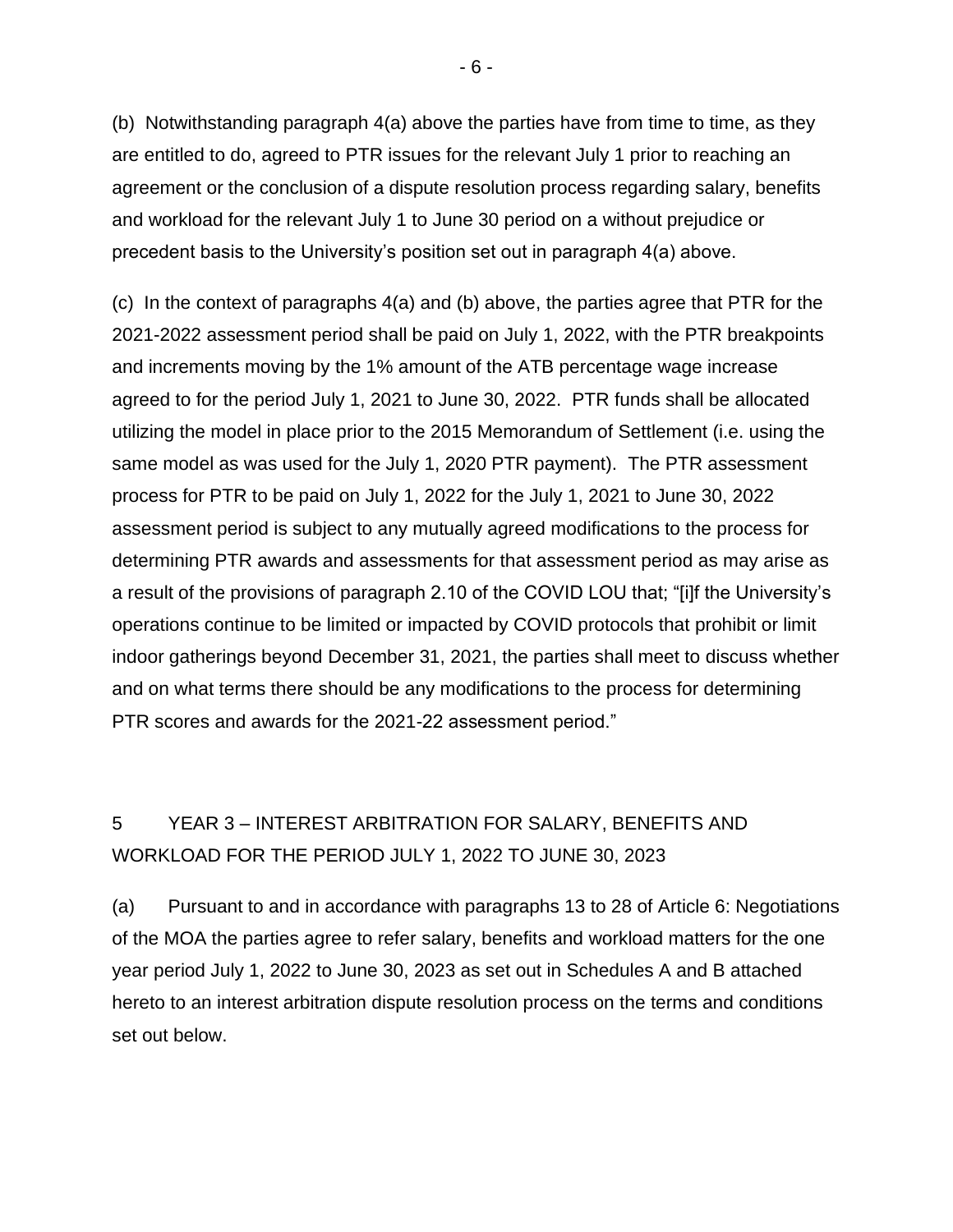(b) In lieu of a Dispute Resolution Panel (the "DRP") established pursuant to and in accordance Article 6: Negotiations of the MOA, and without prejudice or precedent to either party's position in any future round of Article 6 negotiations, the parties agree to substitute Eli Gedalof as a sole arbitrator in place of the DRP and as sole arbitrator his interest arbitration award will be treated as a unanimous report for the purposes of paragraph 22 of Article 6 of the MOA.

(c) UTFA's proposals for the one year period July 1, 2022 to June 30, 2023 in the proceedings before the DRP are attached hereto as Schedule A.

(d) The University's proposals for the one year period July 1, 2022 to June 30, 2023 in the proceedings before the DRP are attached hereto as Schedule B.

(e) The one year period July 1, 2022 to June 30, 2023 is the third year of the 3 year moderation period regarding faculty and librarians under Bill 124.

 $(f)$  In connection with proceedings before the DRP, for the purposes of the 1% cap on compensation increases during the 12 month period under Bill 124 from July 1, 2022 to June 30, 2023, the "residual" amount available in connection with an across-theboard salary increase of 1% for any other compensation increases that may be awarded by the DRP is \$612,060 in total – i.e. under Bill 124 the DRP would not have the jurisdiction to award other compensation increases that had a total cost of more than \$612,060 for the period July 1, 2022 to June 30, 2023.

(g) Both the fact of and the terms and conditions of this MOA are without prejudice or precedent to the rights, position or submissions of the University or the Association before the DRP with respect to whether any of the Association's proposals in Schedule A attached hereto or any of the University's proposals in Schedule B attached hereto are, in whole or in part, properly salary, benefits and/or workload matters pursuant to and in accordance with relevant provisions of Article 6 of the MOA and both parties reserve all of their rights to make submissions to the DRP that it has no jurisdiction under Article 6 of the MOA to hear, consider and/or award any of either parties' proposals in whole or in part.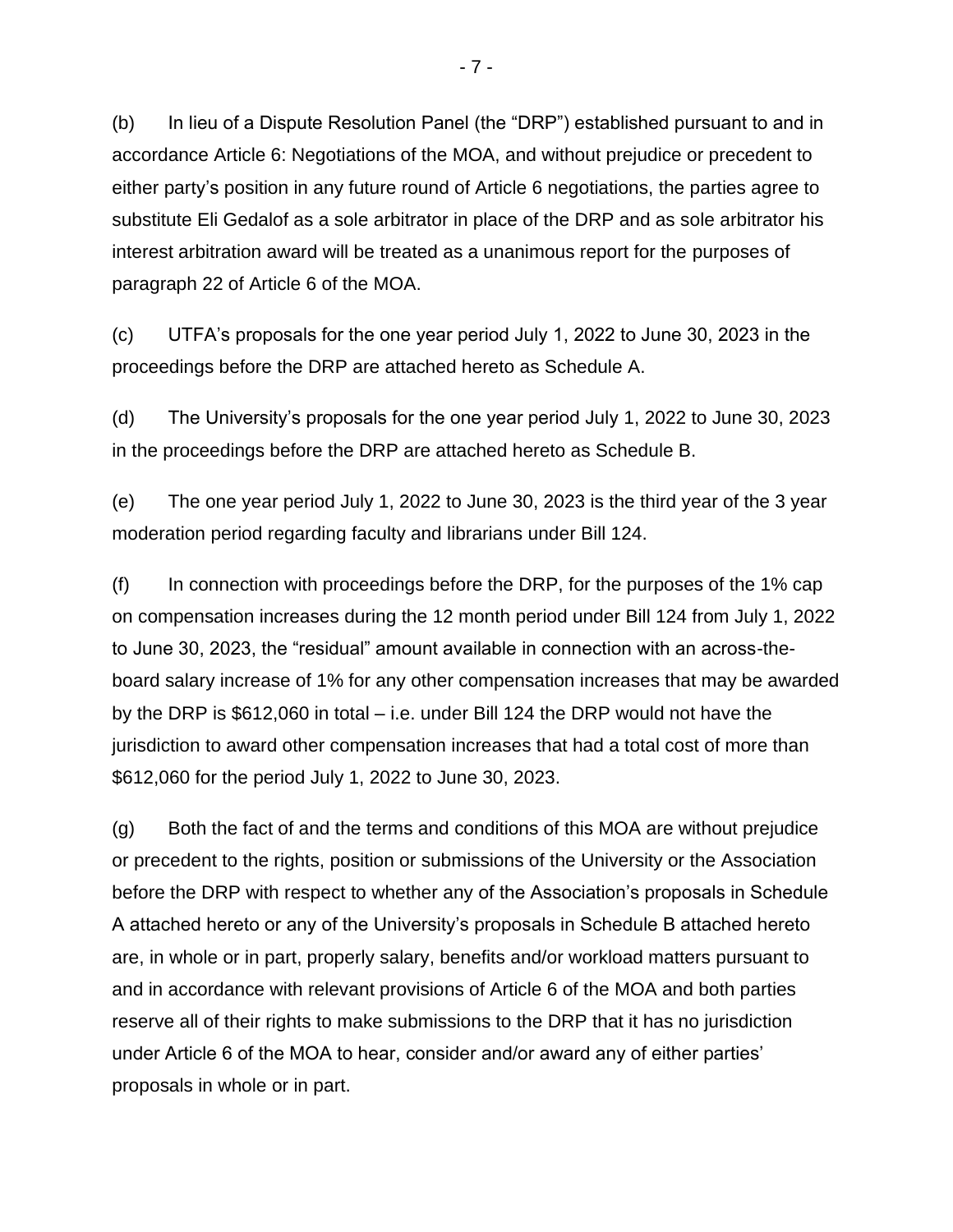(h) Both the fact of and the terms and conditions of this Memorandum of Agreement are without prejudice or precedent to the rights, position or submissions of the University or the Association before the DRP with respect to whether any of the Association's proposals in Schedule A attached hereto or any of the University's proposals in Schedule B attached hereto are, in whole or in part, permissible compensation increases that the DRP could award under the provisions of Bill 124 and the interpretation and application of Bill 124.

(i) Both the fact of and the terms and conditions of this Memorandum of Agreement are without prejudice or precedent to the rights, position or submissions of the University or the Association before the DRP with respect to whether following the issuance of an award for salary, benefits and/or workload for the period July 1, 2022 to June 30, 2023 the DRP can or cannot remain seized or retain any jurisdiction in the event that thereafter Bill 124 is found to be unconstitutional or should Bill 124 be otherwise modified or repealed with retroactive effect.

#### 6 OTHER

a) Academic Continuity – The parties agree to continue with on-going collegial discussions regarding the Academic Continuity Policy without prejudice or precedent to either parties position on whether the Academic Continuity Policy was or was not or is or is not subject to the Facilitation/Fact-Finding process under Article 6 of the MOA and/or UTFA's right to file a grievance regarding the Policy under Article 7 of the MOA and/or the University's rights to challenge the timeliness or arbitrability of any such grievance or the jurisdiction of the GRP to hear such a grievance or grant any remedies requested, in whole or in part.

b) Privacy and Intellectual Property – The parties agree to establish a Joint Working Group to commence discussions no later than April 1, 2022, or later by mutual agreement, without prejudice or precedent to either party's position on whether these issues were or were not or are or are not subject to the Facilitation/Fact-Finding process under Article 6 of the MOA.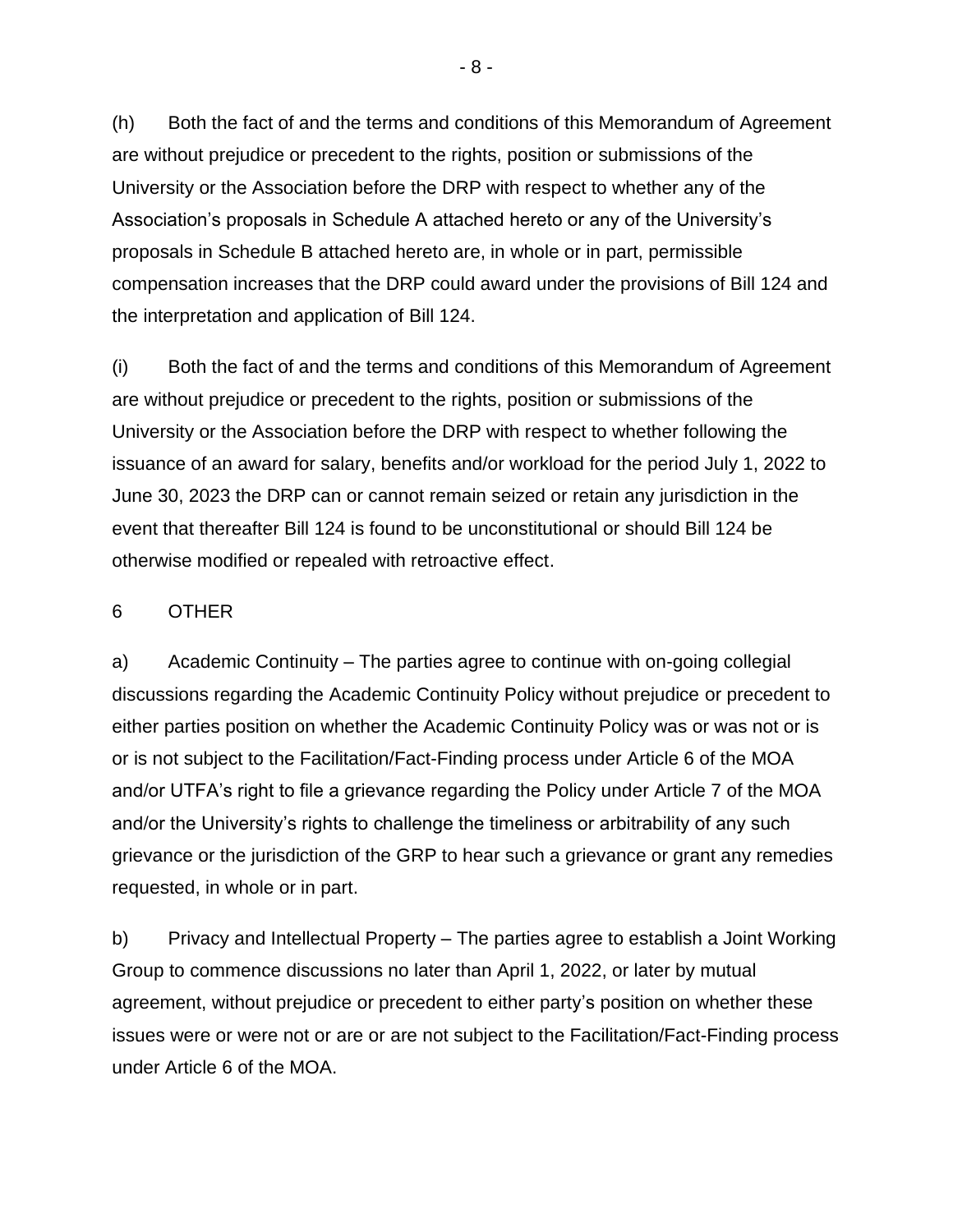7. By the signature of authorized representatives hereunder the University and the Association confirm their agreement to the terms and conditions set out herein.

8. This Memorandum of Settlement may be signed in any number of counterparts with the same effect as if all parties had signed the same document. All counterparts, including facsimile or email pdf signatures shall be construed together and shall constitute one and the same agreement.

9. All other proposals are withdrawn by both parties.

DATED at Toronto this 25 day of January, 2022

Per: Kelly Hannah-Moffat **National Per: Terezia Zoric** 

Per: Heather Boon

FOR THE UNIVERSITY FOR THE ASSOCIATION

erg

Per: Jun Nogami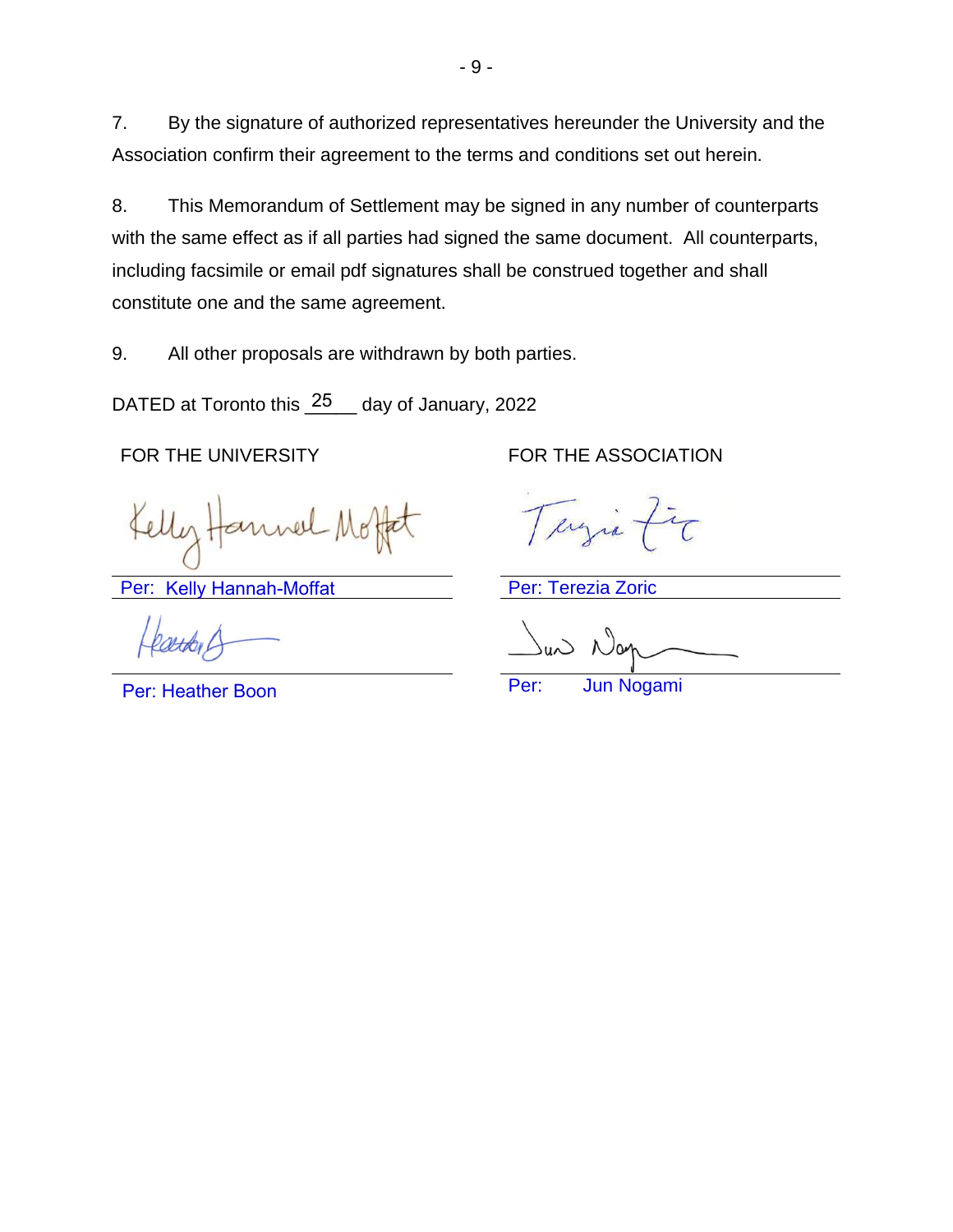### **SCHEDULE A – ASSOCIATION PROPOSALS**

#### **Term - July 1, 2022 to June 30, 2023**

All other proposals withdrawn on a without prejudice basis.

#### **1. Workload**

#### **B. Technical Support**

Amend Article 4.2 of the WLPP by adding:

• Level and/or hours of technical and/or pedagogical support for online teaching;

### **D. TA Support**

Amend the WLPP to establish:

1. Minimum standards that apply University-wide for access to TA support based on class size, i.e. establish upper limits on the size of courses delivered without access to TA support.

2. Scaled hours of TA support in relation to total number of students in a class using a common, University-wide formula.

3. A requirement that each Division establish a process for increased and equitable distribution of TA support to members with enrolment above the minimum standard (limit) consistent with D(2).

### **G. Mandatory Unit Workload Policy Factors**

Add a new clause to Article 2 of the WLPP as follows:

- 2.X Unit Workload Policies shall include consideration of the following factors:
	- a) mode of delivery;
	- b) level and/or hours of technical and pedagogical support for on-line teaching;
	- c) level and/or hours of technical support for professional practice;
	- d) class sizes;
	- e) level and/or hours of TA support;
	- f) the expected total number of students in all of a member's courses;
	- g) new or alternative mode or short notice course preparation;
	- h) graduate supervision.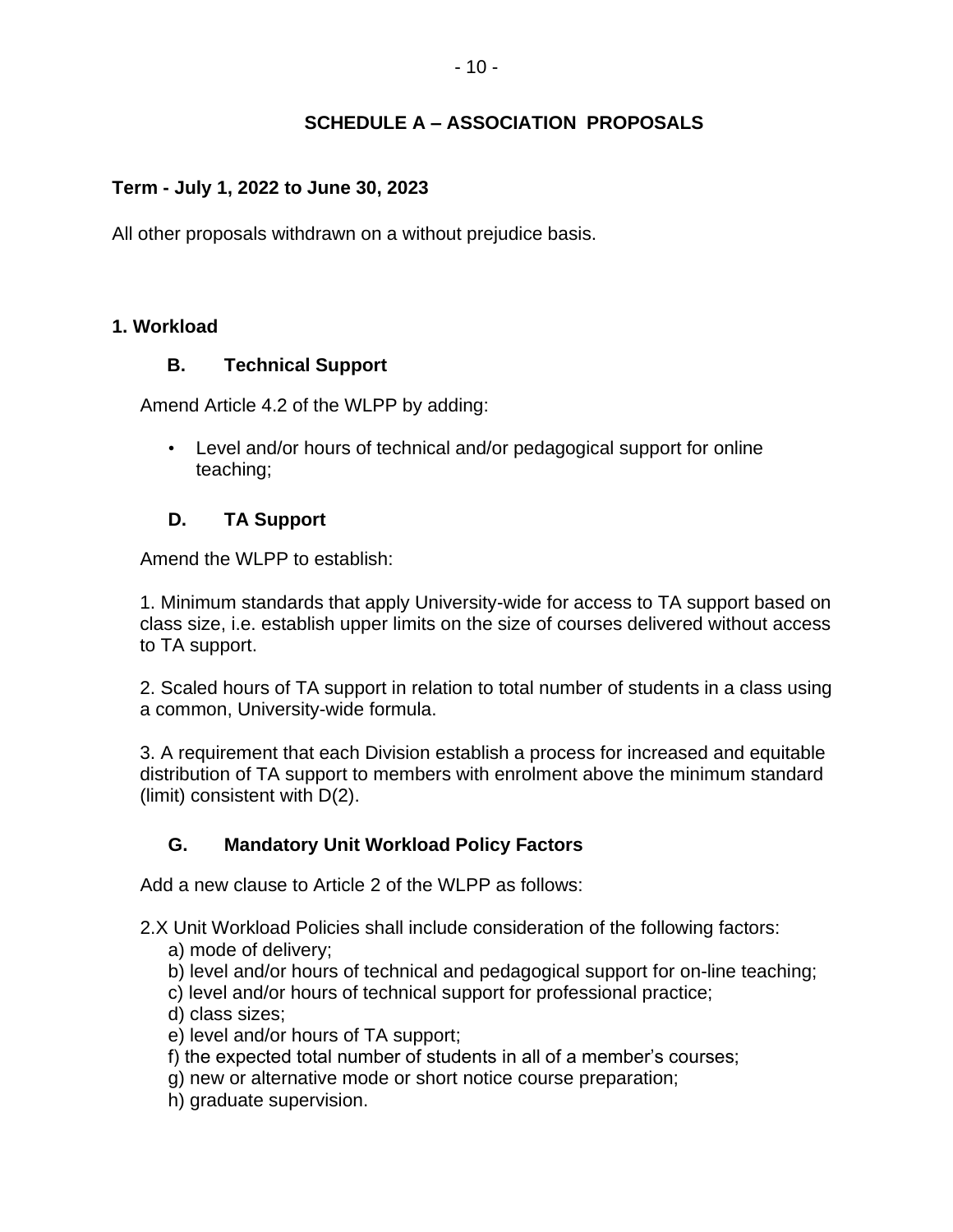Add a new clause to Article 1.2 to the WLPP to provide for equitable course release and course credit for service and teaching in excess of unit norms: Assignment of individual workload based on the principle that comparable work will be weighed in the same manner, and teaching/service release(s) will be granted equitably within units.

## **I. Annual Workload Documents**

In order to enhance transparency and the equitable distribution of workload within a Unit, add a new Article 3.X to the WLPP as follows:

3.X Each Unit shall prepare, on an annual basis, a Unit Workload Document setting out:

(i) the assigned teaching and assigned service workload for each member in the Unit;

(ii) for each course that a member teaches, the assigned teaching credit, the mode of delivery, the class size, and level and/or hours of TA support; and

(iii) for each member any teaching release and the reason for it (e.g. pre-tenure course reductions), subject to any confidential accommodation agreements.

The Unit Workload Document will be provided to all members of the Unit and to UTFA by June  $30<sup>th</sup>$  of each year.

## **J. Distribution of Effort in Unit Workload Policies and Workload Letters**

Amend Article 2.0 of the WLPP to ensure Unit Workload Policies quantify the distribution of effort in a normal workload in percentages for faculty (e.g. 40/40/20; 60/20/20) and librarians.

Amend Article 2.16 of the WLPP to require workload letters to include a members' distribution of effort and additional details regarding teaching and service assignments.

## **K. Teaching Stream Course Load**

Add a new Article 7.X to limit Teaching Stream teaching load relative to Tenure Stream teaching load within a unit to not more than 150%.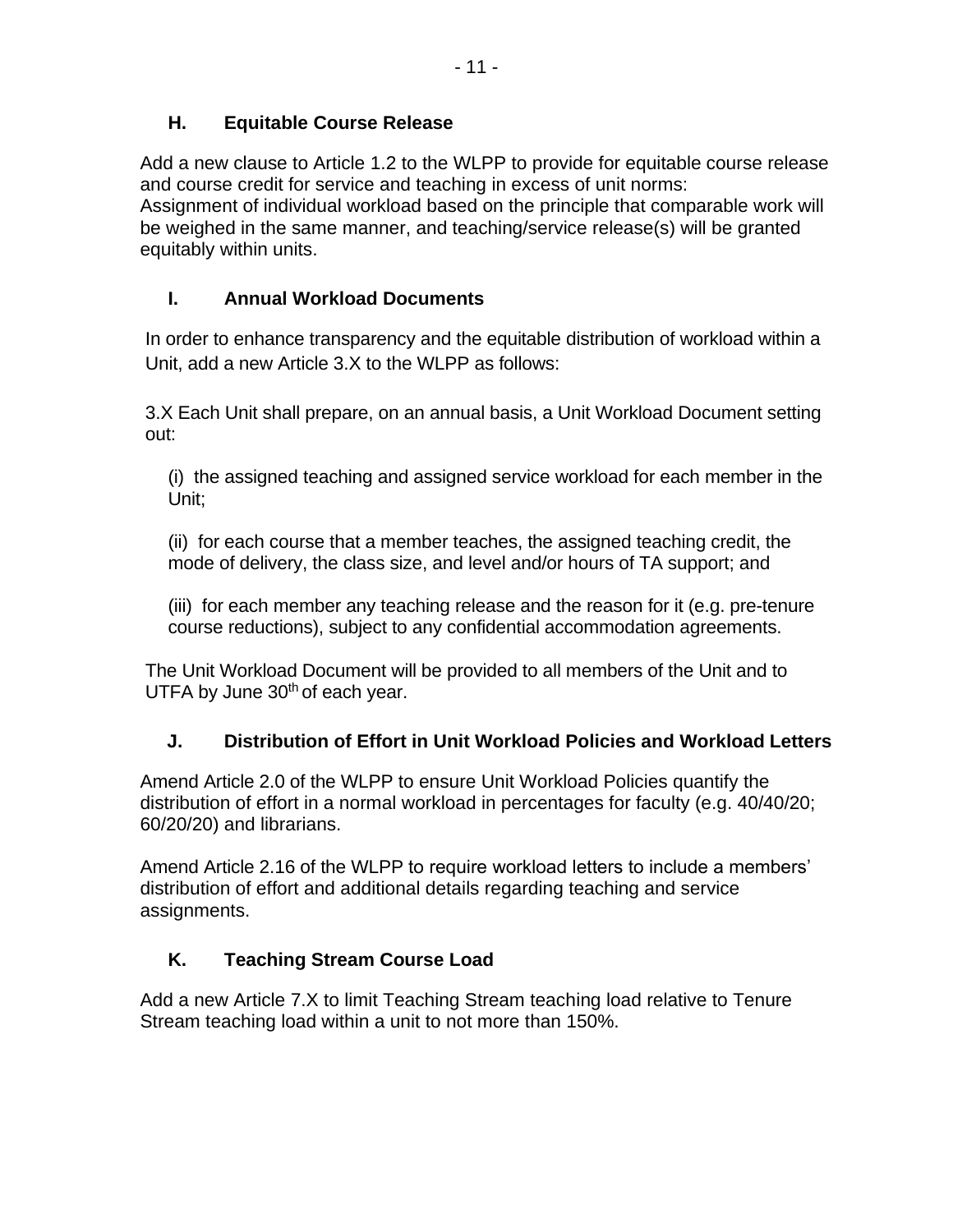Amend Article 3.2 of the WLPP to require units to provide some teaching and service release for pre-tenure/pre-continuing status faculty members prior to their interim reviews and some professional practice and service release for prepermanent librarians.

## **M. Librarian research and Scholarly Contributions**

Amend Article 8.1(b) of the WLPP as follows:

"Research and scholarly contributions, including academic, professional, and pedagogical contributions or activities which are self-directed."

## **4. Salary Increases**

## **A. Across-the-Board increases (ATB)**

In light of the limitations imposed by Bill 124, UTFA proposes an ATB increase of 1% effective July 1, 2022.

If Bill 124 is found to be unlawful, UTFA proposes an ATB increase that is fair and reasonable in light of the unparalleled professional expectations faced by U of T faculty and librarians, trends in recent settlements in higher education, and broader economic considerations.

For clarity, UTFA's proposal to increase ATB by 1% is intended to include per course stipend rates.

### **8. Pregnancy and, Parental Leave, and Adoption/Primary Caregiver Leave Accessibility**

A. UTFA proposes that the University establish a central fund to provide research and teaching supports to members taking pregnancy and parental leave or adoption/primary caregiver leave. These supports would include, but are not be limited to, RAs, TAs, post-docs, lab managers, and sessionals to facilitate members taking their full leaves.

## **9. Psychology and Mental Health Benefits**

## A. Increasing maximum benefit

To increase the maximum annual reimbursement for psychology and mental health benefits to \$7000 per person and increase the reasonable and customary amounts to no less than the Ontario Psychological Association's recommended hourly rate.

## **10. Eldercare and Compassionate Care Leaves**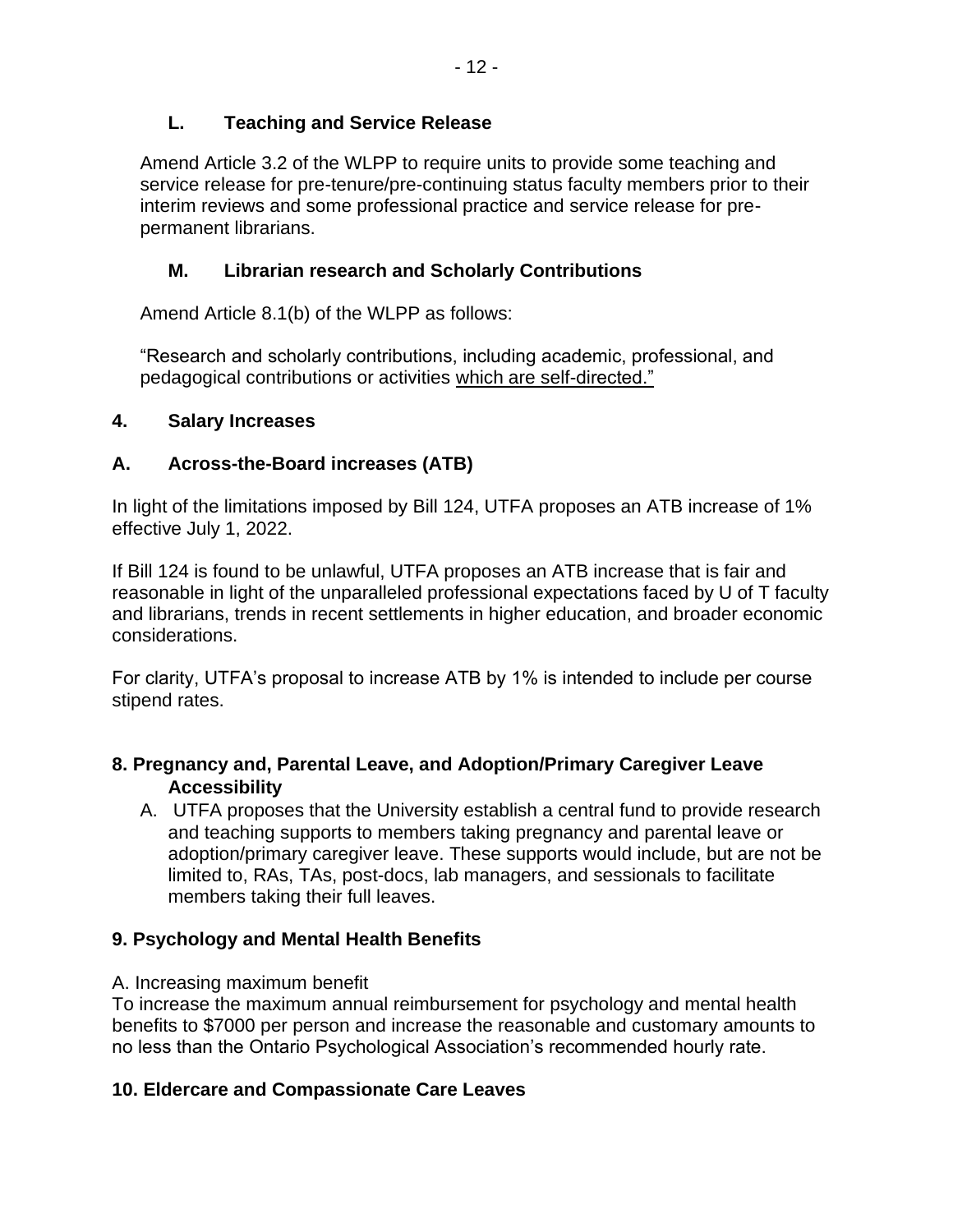### A. Reporting of leaves

That the Administration develop and implement a mechanism for reporting on leaves taken by, or accommodations given to, faculty members and librarians to care for family members. This anonymized report will include those UTFA members whose family members require intensive physical, psychological, and/or emotional care, including the lengths of any relevant Compassionate Care and Emergency Leaves, Unpaid Leaves of Absences, or Family Care Leave. These reports shall be shared promptly and without unreasonable delay with UTFA at the end of every budget year or following a formal information request by UTFA.

## **11. Dependent scholarship program & Staff Tuition Waiver**

## **A. Dependant Scholarship –increasing maximum**

To increase the Dependent Scholarship program to cover 100% of the University of Toronto academic fees for five full courses in a general Arts & Science program for a first undergraduate degree.

## **B. PHD Tuition Waiver**

To remove any limit on the tuition waiver for the part-time Master's, part-time PhD, and flex-time PhD (including all doctorate programs such as EdD) for UTFA members enrolled in these programs, and to clarify that the full tuition will be waived for these programs.

## **12. Librarians' Salaries & Research and Study Days**

A. Increase Librarian Research and Study Days

To increase the number of Librarian Research and Study Days to 24 days, a level commensurate with other research-intensive universities in Canada and the United States.

## **13. Paramedical Services Benefits**

UTFA proposes to:

a) Increase the annual combined cap for the following Paramedical Services from \$2500 to \$5000: Chiropractor, Physiotherapist, Registered Massage Therapist, Osteopath, Acupuncturist, Dietitian, Occupational Therapist.

14. Reasonable and Customary

UTFA proposes that the University Administration conduct an annual audit of UTFA members' claims against the "reasonable and customary" limits applied by Green Shield (or other provider) and provide a report to UTFA on an annual basis.

## **15. Vision Care**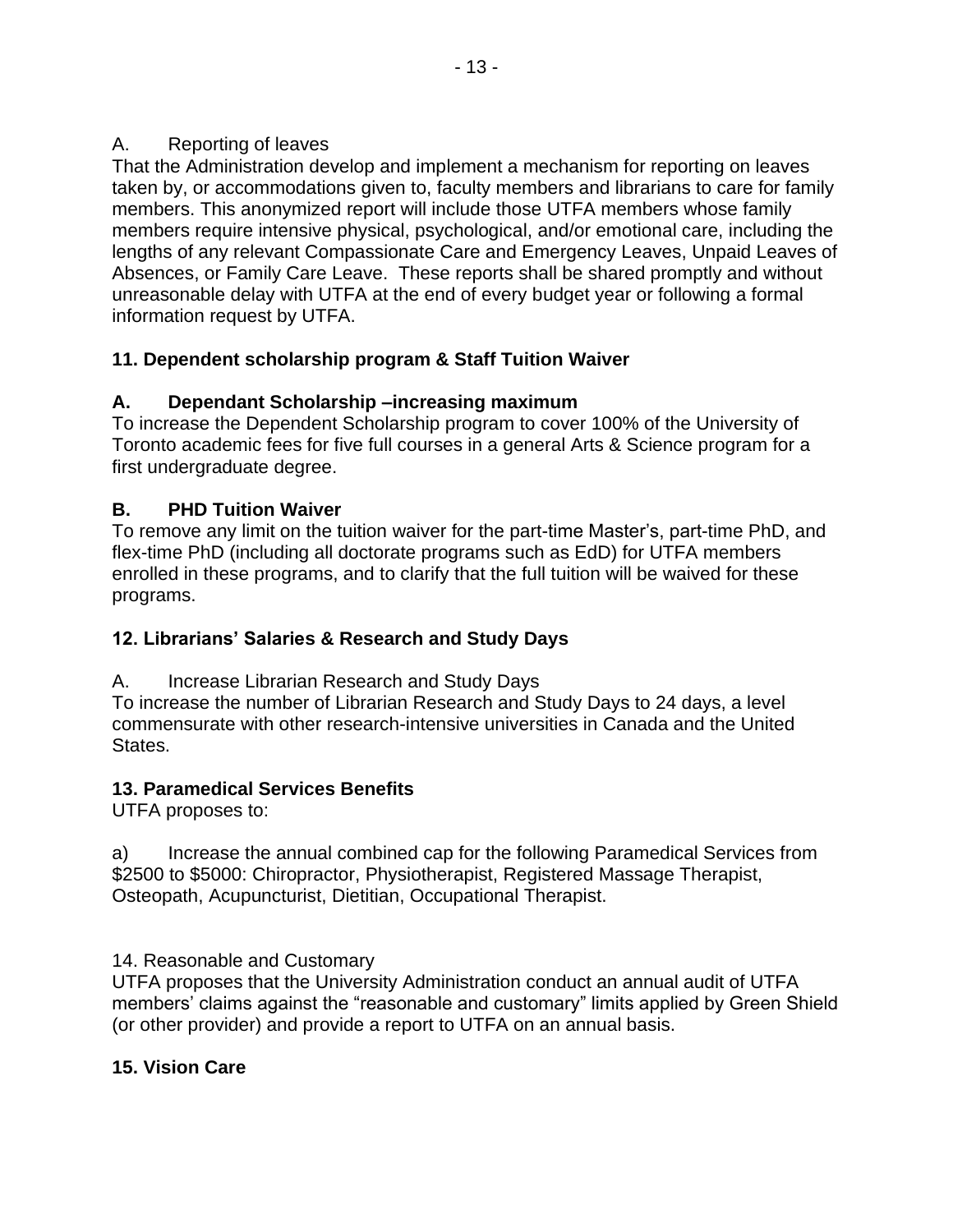UTFA proposes that the maximum for vision care be increased from the current \$450 to \$800 every 24 months.

#### **16. Dental Care**

A. Reimbursement for Major Restorative

UTFA proposes that the reimbursement rate for major restorative dental be increased to 100% up to a maximum of \$5000 per year.

#### B. Orthodontics

UTFA proposes that the lifetime maximum on orthodontics be increased to 100% up to a maximum of \$5000.

#### **17. Retiree Benefits**

UTFA's reaffirms that all benefits improvements equally apply to all retirees as has historically been the case.

#### **18. Health and Safety**

In January 2020, the parties agreed to establish a joint central health and safety committee. UTFA proposes that this committee be recognized as a Committee that fulfills the legislative requirements of the Occupational Health and Safety Act and has the powers of a Joint Health and Safety Committee.

#### **20. Maintenance of Salaries, Benefits and Workload during Bargaining**

UTFA seeks agreement that, where notice has been given pursuant to Article 6 of the Memorandum of Agreement, all terms relating to salaries, benefits and workload shall remain in effect until final resolution is reached by settlement or award.

### **21. Bill 124**

UTFA's proposals are without prejudice to its position on the constitutionality of Bill 124.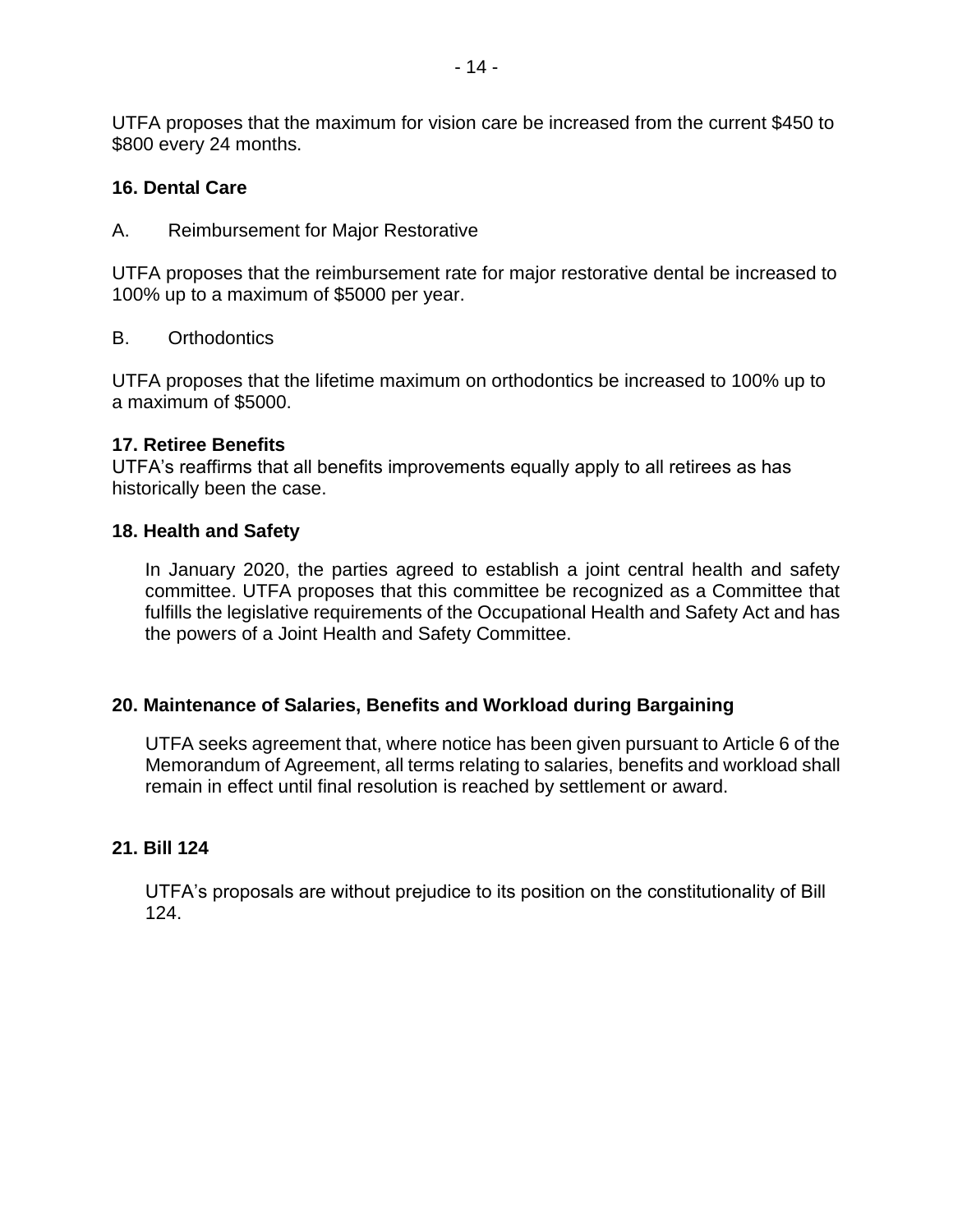### **SCHEDULE B – UNIVERSITY PROPOSALS**

#### **Term One year**, from July 1, 2022 to June 30, 2023.

All other proposals withdrawn on a without prejudice basis.

### **Total Compensation (Salary and Benefits)**

#### **Salary**

1. Increase salaries by 1% across-the-board ("ATB") effective July 1, 2022.

#### **Benefits**

2. Any non-salary compensation increases are subject to mutual agreement on how to "spend" the "residual" compensation of \$612,060 available up to the 1% hard cap on total compensation increases under Bill 124.

Any benefit increases to be applicable only to active employees and will not be or become applicable to retiree benefits.

As part of the Administrative Services Only contract for health and dental benefits with Green Shield, there is a stop loss provision whereby claims that exceed a certain level are pooled and become the responsibility of the insurance carrier. The insurance carrier places a significant charge on top of the other administrative fees for the stop loss provisions. All of the administrative fees, including the stop loss charge, are incorporated into the premiums that theUniversity and all employees pay for the benefits coverage.

The unlimited maximum for private duty nursing (which requires reinsurance) and the travel benefit result in a higher stop loss charge than if these benefits had maximums, even though actual claims experience for these benefits indicates very few people make large claims. Thus,in an effort to reduce the stop loss charge (and the resulting premiums paid by both the University and its employees), the University proposes the following:

(a) Deluxe Emergency travel provision to be restricted to travel up to 60 days, except in thecase of faculty and librarians on research and/or study leave. The University would continue to extend travel coverage to faculty and librarians on research and/or study leave so long as they retained their OHIP coverage.

(b) A cap of \$10,000 per person per annum on private duty registered nursing servicesbenefit.